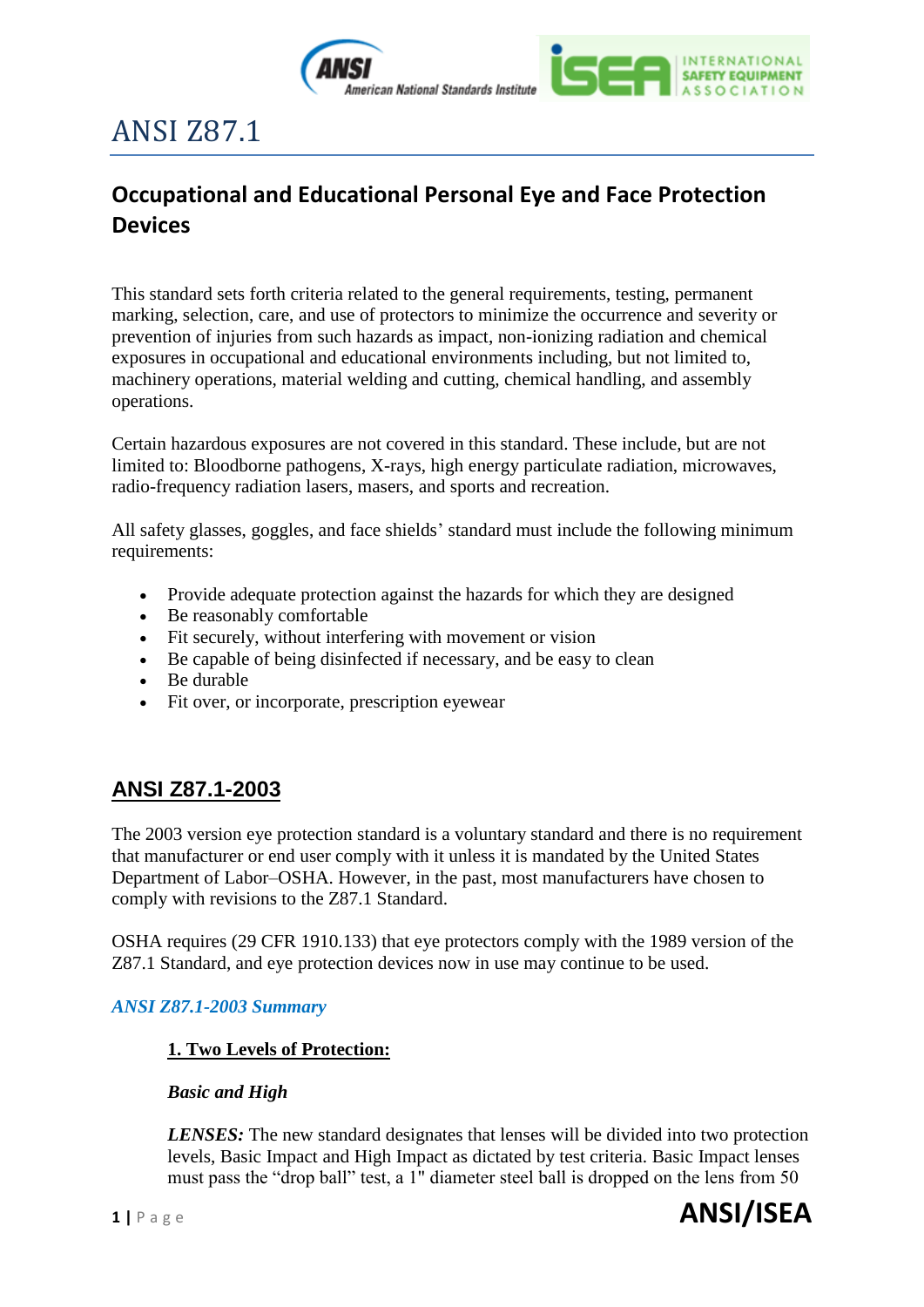

inches. High Impact lenses must pass "high velocity" testing where 1/4" steel balls are "shot" at different velocities.

**Spectacles: 150 ft./sec. Goggles: 250 ft./sec. Faceshields: 300 ft./sec.**

*FRAMES:* Now, all eyewear/goggle frames, faceshields or crowns must comply with the High Impact requirement. (This revision helps eliminate the use of "test lenses", and assures all protectors are tested as complete - lenses in frame - devices). After making an eye hazard assessment, employers (safety personnel) should decide on appropriate eyewear to be worn, although High Impact would always be recommended. All of our spectacles are High Impact protectors.

#### **2. Now, Products Must Indicate:**

#### *Impact Protection Level*

To identify a device's level of impact protection, the following marking requirements apply to all new production spectacles, goggles and faceshields. Basic Impact spectacle lenses will have the manufacturer's mark, i.e. an AOSafety product will have "AOS" and a Pyramex product will have a "P" etc. Goggles and faceshields will have AOS and Z87 (AOS Z87). High Impact spectacle lenses will also have a plus + sign, (AOS+) or "P+" etc. All goggle lenses and faceshield windows are to be marked with the manufacturer's mark, Z87, and  $a + sign (AOSZ87+)$ .

*Note: Lenses/windows may have additional markings. Shaded lens may have markings denoting a shade number such as 3.0, 5.0 etc. Special purpose lenses may be marked with "S". A variable tint lens may have a "V" marking.* 

# **3. Sideshield Coverage Area Increased**

Sideshield coverage, as part of the lens, part of the spectacle, or as an individual component, has been increased rearward by 10-millimeters via a revised impact test procedure. While side protection in the form of wraparound lens, integral or attached component sideshield devices is not mandated in this standard, it is highly recommended. Further, OSHA does require lateral protection on eye protection devices wherever a flying particle hazard may exist, and flying particle hazards are virtually always present in any occupational environment. All of our non-prescription safety spectacles meet the requirements of OSHA and the new Z87.1 for side protection.

# **4. No Minimum Lens**

#### *Thickness Requirement For High Impact Lenses*

The new standard does not have a "minimum lens thickness" requirement for High Impact spectacle lenses. The previous standard required a 2-millimeter "minimum".

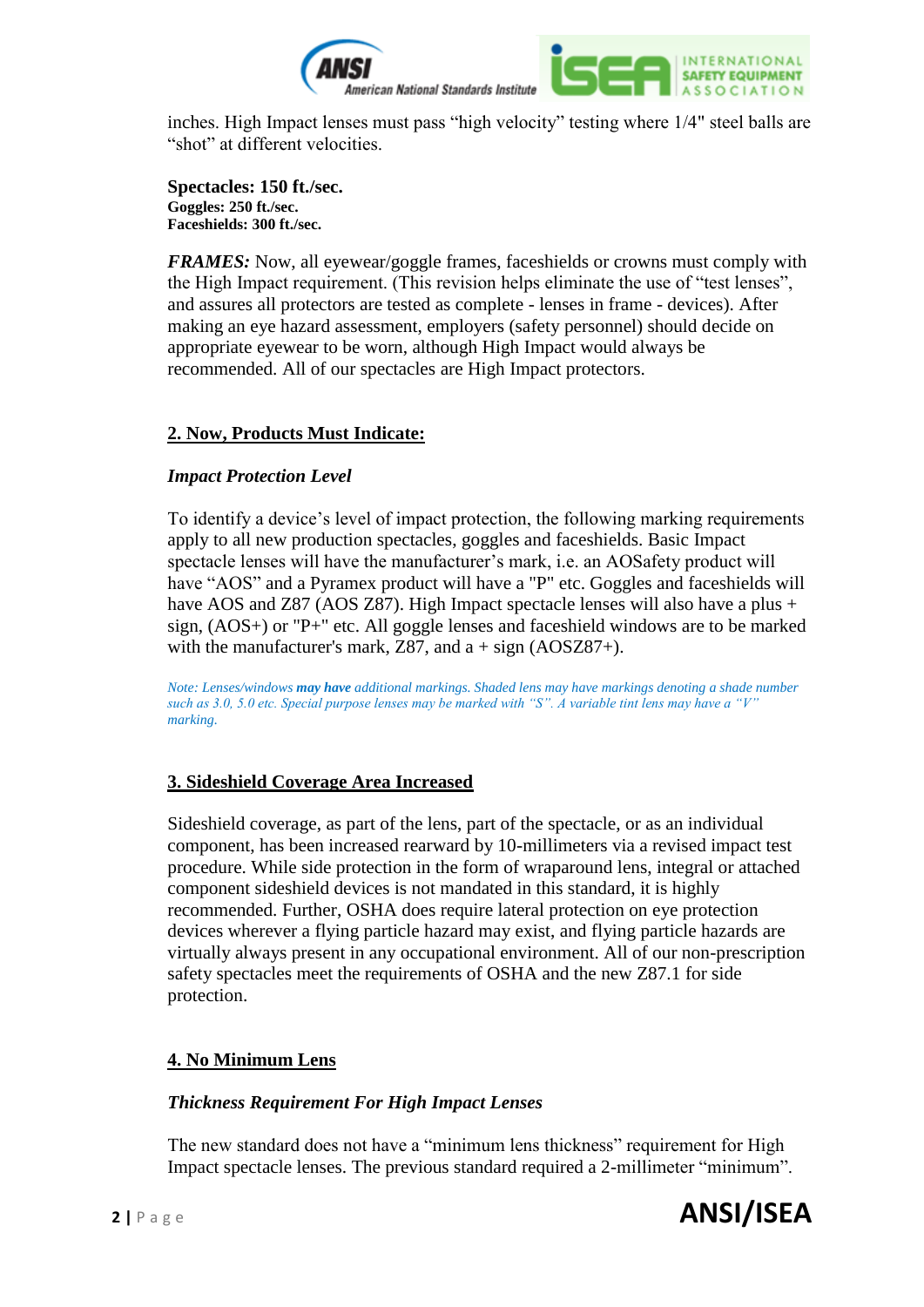

However, the protective advantages of wrap-around lenses and the many other advancements in eyewear design have eliminated this need.

*Note: Glass lenses still fall into the Basic Impact lens category. The "minimum lens thickness" of 3 millimeters remains in effect for this category.*

# **ANSI Z87.1-2010**

The Industrial Safety Equipment Association (ISEA), announced on April 13, 2010 that the American National Standards Institute (ANSI) approved a new Z87.1 standard. The new standard, titled "*ANSI/ISEA Z87.1-2010 American National Standard for Occupational and Educational Personal Face and Eye Protection*"

Since workers in almost every industry are exposed to hazards that could cause serious eye injuries, the changes in the revised standard are important.

# *Why is the Z87.1 standard changing?*

Z87.1-2010 represents a change in the way the standard is organized and how users of eye and face protectors will utilize the standard to select products for specific hazards. The Z87.1- 2003 standard and its predecessors were organized by the type of protector. In the process of revising Z87.1-2003, the Z87 Accredited Standards Committee (ASC) evaluated user needs, product variety and protection in an effort to write a document that provides more information for eye and face protection wearers. The Z87.1-2010 edition focuses on the hazard and is organized by the nature of the hazard such as droplet and splash, impact, optical radiation, dust, fine dust and mist.

#### *How will the changes affect users?*

The hazard approach in the standard will encourage users and employers to evaluate the specific hazards that they are exposed to in their environment and to select appropriate eye and face protection based on their hazard evaluation.

#### *What are the significant changes in the revised standard?*

Because the standard is radically different, the product markings have changed. Users will need to be educated on matching the hazard from which they need protection with the marking on the product. The Z87 ASC also made efforts to harmonize with other eye and face protection standards used around the world. Many of the tables in this standard reflect this effort to harmonize with global standards. Additional changes include:

- Extended side protection. Spectacles with thin temples (metal frame or thin plastic) will require side shields if they do not pass the extended side coverage requirements.
- In Z87.1-2003 protective products are marked as providing "Basic" or "High Impact" protection. In the Z87.1-2010 standard, the products are either non-impact or impact protectors. Products marked as impact protectors must pass all high-impact testing requirements and will be marked as "Z87+". Non-impact protectors are those which do not pass all high-impact testing requirements and are therefore marked only with " $Z87$ " (no "+" sign).